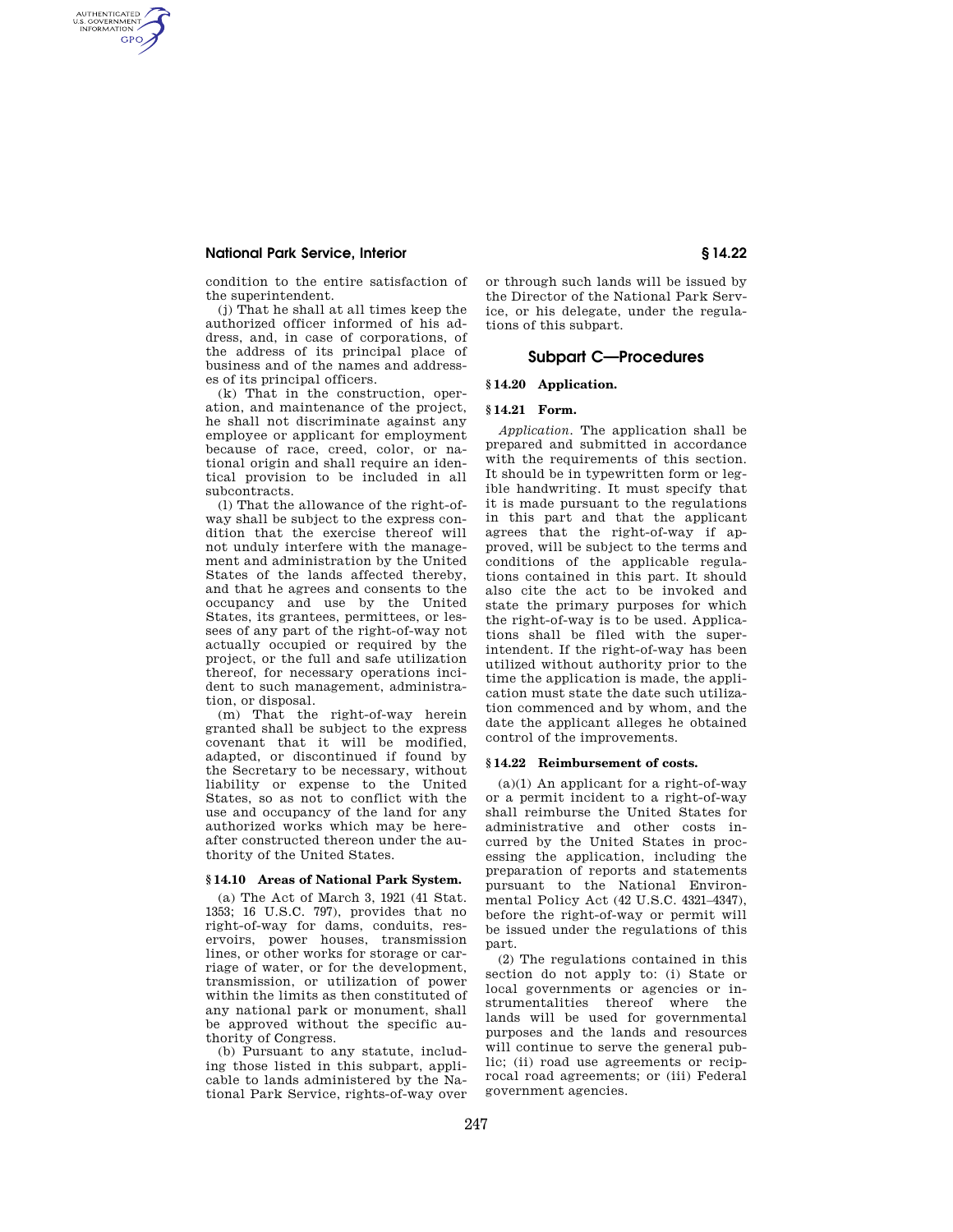(3) An applicant must submit with each application a nonreturnable payment in accordance with the following schedule:

(i) Each right-of-way or permit incident to a right-of-way for crossing National Park System lands (e.g., for powerlines, pipelines, roads, and other linear facilities).

| Length | Payments                                                                                                                                                    |
|--------|-------------------------------------------------------------------------------------------------------------------------------------------------------------|
|        | Less than 5 miles $\vert$ \$50 per mile or fraction thereof.<br>5 to 20 miles  \$500.<br>20 miles and over  \$500 for each 20 miles or fraction<br>thereof. |

(ii) Each right-of-way or permit incident to a right-of-way, not included in paragraph (a)(3)(i) of this section (e.g., for communication sites, reservoir sites, plant sites, and other non-linear facilities)—\$250 for each 40 acres or fraction thereof.

(iii) If a project has the features of paragraphs (a)(3) (i) and (ii) of this section in combination, the payment shall be the total of the amounts required by paragraphs  $(a)(3)$  (i) and (ii) of this section.

(4) When an application is received, the authorized officer shall estimate the costs expected to be incurred by the United States in processing the application. If, in the judgment of the authorized officer, such costs will exceed the paragraph (a)(3) of this section, payment by an amount which is greater than the cost of maintaining actual cost records for the application review process, the authorized officer shall require the applicant to make periodic payments of the estimated reimbursable costs prior to the incurrence of such costs by the United States. Such payments may be refunded or adjusted as provided by paragraph (a)(8) of this section.

(5) Prior to the issuance of any authorization for a right-of-way or permit incident to a right-of-way, the applicant will be required to pay additional amounts to the extent the costs of the United States have exceeded the payments required by paragraphs (a) (3) and (4) of this section.

(6) An applicant whose application is denied shall be responsible for administrative and other costs incurred by the United States in processing its application, and such amounts as have not

# **§ 14.22 36 CFR Ch. I (7–1–10 Edition)**

been paid in accordance with paragraphs (a) (3) and (4) of this section shall be due within thirty days of receipt of notice from the authorized officer of the amount due.

(7) An applicant who withdraws its application before a decision is reached on it is responsible for costs incurred by the United States in processing such application up to the date upon which the authorized officer receives written notice of the withdrawal, and for costs subsequently incurred by the United States in terminating the application review process. Reimbursement of such costs shall be due within thirty days of receipt of notice from the authorized officer of the amount due.

(8) If payment, as required by paragraphs  $(a)(4)$  and  $(b)(3)$  of this section exceeds actual costs to the United States, a refund may be made by the authorized officer from applicable funds, under authority of 43 U.S.C. 1374, or the authorized officer may adjust the next billing to reflect the overpayment previously received. Neither an applicant nor a holder shall set off or otherwise deduct any debt due to or any sum claimed to be owed them by the United States without the prior written approval of the authorized officer.

(9) The authorized officer shall on request give an applicant or a prospective applicant an estimate, based on the best available cost information, of the costs which would be incurred by the United States in processing an application. However, reimbursement will not be limited to the estimate of the authorized officer if actual costs exceed the projected estimate.

(10) When two or more applications for rights-of-way are filed which the authorized officer determines to be in competition with each other, each shall reimburse the United States according to paragraphs (a) (3) through (7) of this section except that costs which are not readily identifiable with one of the applications, such as costs for an environmental impact statement on all the proposals, shall be paid by each of the applicants in equal shares.

(11) The authorized officer may require an applicant to furnish security, in an amount acceptable to the authorized officer, by bond, guaranty, cash,